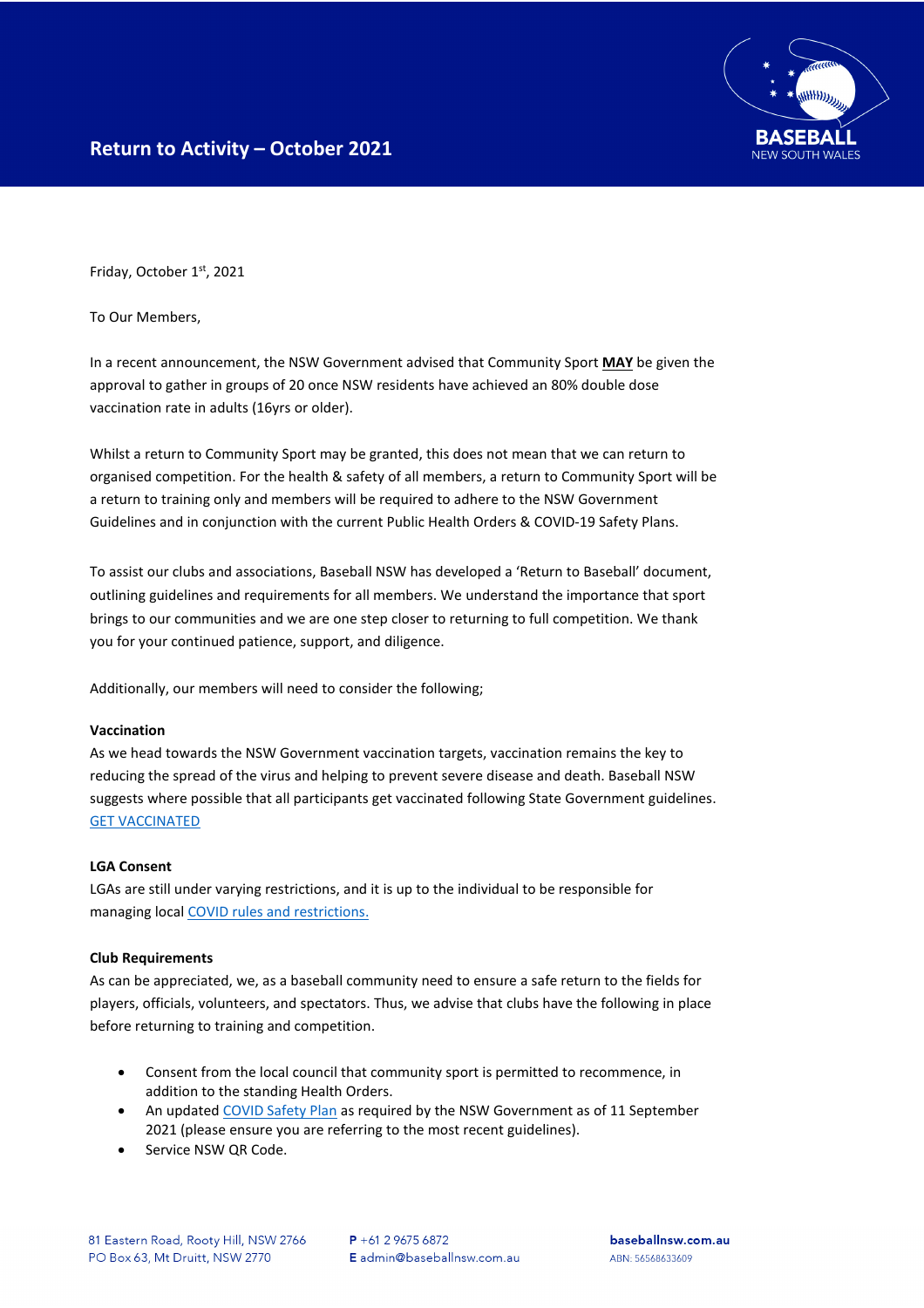From the October 11<sup>th</sup> target date, training may be permitted in groups of a maximum of 20 (including children) for fully vaccinated adults (16+) and those with medical exemptions, subject to the Public Health Order. It is the responsibility of the clubs to confirm the vaccination status of their members upon arrival to training which is viewable on the Medicare App.

Please refer to the online service: **[Express Plus Medicare mobile app -](https://www.servicesaustralia.gov.au/individuals/services/medicare/express-plus-medicare-mobile-app) Services Australia**

A Return to Competition is not permitted until such time that the NSW Government authorise a resumption of Community Sport.

Given the prolonged break from community sports, clubs have a duty of care to their members, ensuring that players are given adequate time to train before engaging in competition. This is to ready their bodies for the high level of stress exerted during competition.

Below is a table that we suggest associations consider when revising their schedules for the upcoming season.

The following recommendations have been prepared by the Baseball NSW High-Performance Coaching Staff and Baseball NSW Technical Committee in conjunction with Australian Institute of Sport recommendations.

| <b>Baseball NSW 'Return to Activity' Schedule</b> |                                         |                |                                                                                                   |                                                                |  |  |
|---------------------------------------------------|-----------------------------------------|----------------|---------------------------------------------------------------------------------------------------|----------------------------------------------------------------|--|--|
| Number of weeks                                   | Return to training                      | Return to play | Pitching restrictions for League                                                                  | Pitching restrictions for                                      |  |  |
| off playing                                       | sessions before play<br>(# of sessions) |                | Ages 15, 16, 17, 18                                                                               | League Ages 19 and above                                       |  |  |
| 1                                                 | 0                                       | Immediately    | <b>Follow MLB Pitchsmart</b>                                                                      | <b>MLB Pitchsmart</b>                                          |  |  |
| $\overline{2}$                                    | 1                                       | Immediately    | <b>Follow MLB Pitchsmart</b>                                                                      | <b>MLB Pitchsmart</b>                                          |  |  |
| 3                                                 | 2                                       | 7 days         | <b>Follow MLB Pitchsmart</b>                                                                      | <b>MLB Pitchsmart</b>                                          |  |  |
| 4                                                 | 4                                       | 14 days        | <b>Follow MLB Pitchsmart</b>                                                                      | <b>MLB Pitchsmart</b>                                          |  |  |
| 5                                                 | 6                                       | 21 days        | 50 total pitches for 2 weeks, then<br>70 total pitches for 2 weeks, then<br>follow MLB Pitchsmart | 70 total pitches for 2<br>weeks, then follow MLB<br>Pitchsmart |  |  |
| $6+$                                              | 8                                       | 28 days        | 50 total pitches for 2 weeks, then<br>70 total pitches for 2 weeks, then<br>follow MLB Pitchsmart | 70 total pitches for 2<br>weeks, then follow MLB<br>Pitchsmart |  |  |

*Please note: BNSW strongly suggests pitchers complete a throwing program plus throw 2 -3 bullpen sessions off a mound before pitching in a game after an extended break.* 

[The Australian Institute of Sport](https://www.ais.gov.au/__data/assets/pdf_file/0006/730374/35845_AIS-Framework-for-Rebooting-Sport-Summary.pdf) has provided protocols respectful of current recommended community needs for social distancing and hygiene management to protect the health and safety of our Baseball Community. Community Baseball must ensure that the activities undertaken in training and competition are consistent with the applicable guidance from Local Public Health Authorities as outlined in the Public Health Order.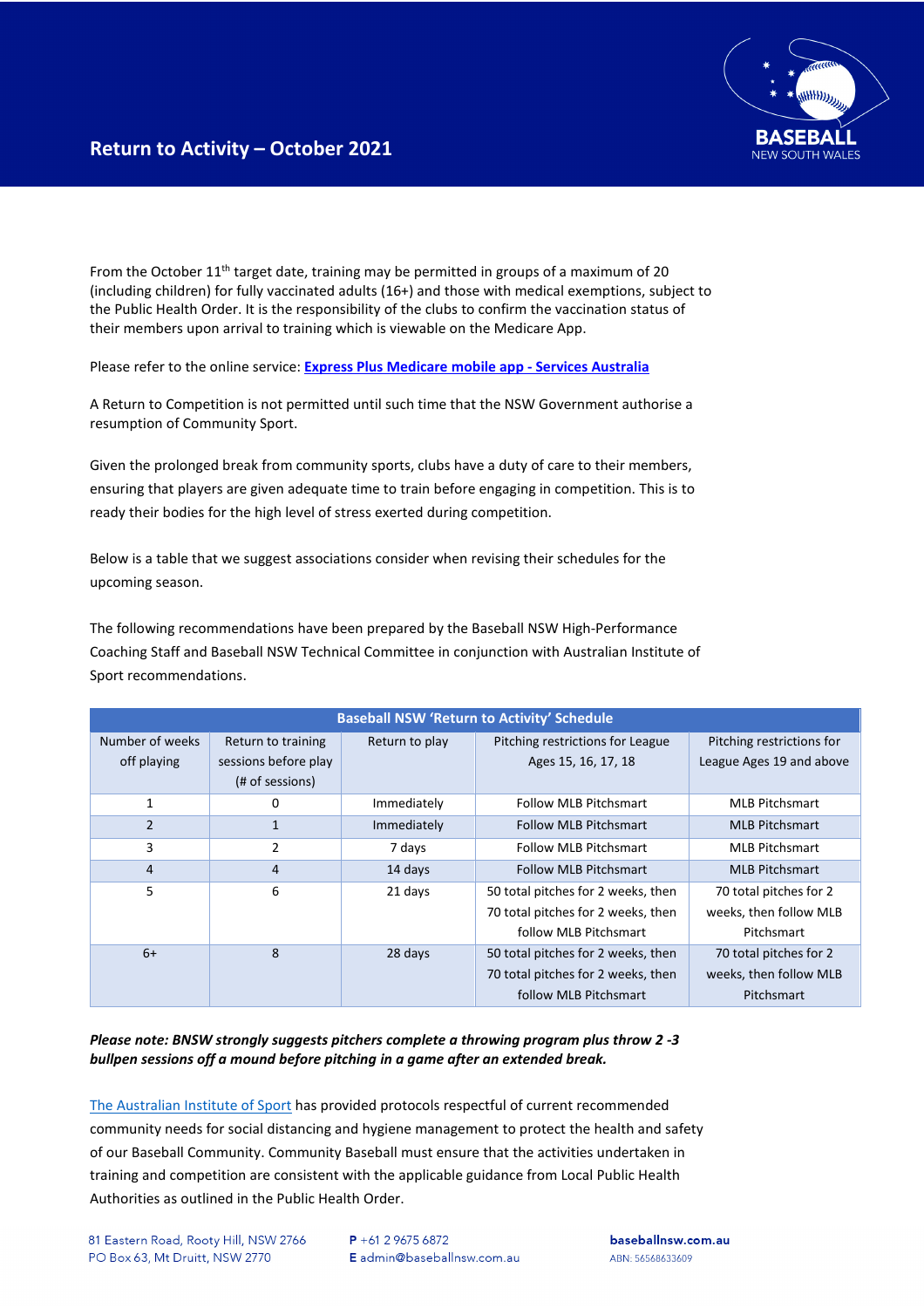

## **This table consists of advisory recommendations from AIS sport-specific experts for Baseball.**

| <b>SPORTS SPECIFIC</b> | <b>Level A</b>                                                                                          | Level B                                                                            | Level C                           |
|------------------------|---------------------------------------------------------------------------------------------------------|------------------------------------------------------------------------------------|-----------------------------------|
| Baseball               | Baseball Running,<br>aerobic training (solo),<br>resistance training (solo),<br>skills training (solo). | Full training with small<br>numbers (not more than<br>10 athletes/staff in total). | Full training and<br>competition. |

**Description recommendations for Level A, B, C activities in community and individual sport.**

| <b>ALL SPORTS</b>          | <b>Level A (pairs)</b>                                                                                                                                                                                                                                                                                                                                                                                                                                                                                                                                           | <b>Level B</b><br>(10 in a group)                                                                                                                                                                                                                                                                                                                                                                                                                                                                                                                                                                                                                                                                                                               | <b>Level C (Full training</b><br>and playing)                                                                                                                                                                                                                                                                                                                                                                                                                                 |
|----------------------------|------------------------------------------------------------------------------------------------------------------------------------------------------------------------------------------------------------------------------------------------------------------------------------------------------------------------------------------------------------------------------------------------------------------------------------------------------------------------------------------------------------------------------------------------------------------|-------------------------------------------------------------------------------------------------------------------------------------------------------------------------------------------------------------------------------------------------------------------------------------------------------------------------------------------------------------------------------------------------------------------------------------------------------------------------------------------------------------------------------------------------------------------------------------------------------------------------------------------------------------------------------------------------------------------------------------------------|-------------------------------------------------------------------------------------------------------------------------------------------------------------------------------------------------------------------------------------------------------------------------------------------------------------------------------------------------------------------------------------------------------------------------------------------------------------------------------|
| <b>General Description</b> | Activity that can be<br>conducted byasolo<br>athlete or by pairs where<br>at least 1.5m can always<br>be maintained between<br>participants. No contact<br>between athletes and/ or<br>other personnel.<br>Examples for all sports -<br>general fitness aerobic<br>and anaerobic (e.g.,<br>running, cycling sprints,<br>hills).<br>Strength and sport-<br>specifictraining are<br>permitted if no<br>equipment is required,<br>or have access to own<br>equipment (e.g.<br>ergometer, weights).<br>Online coaching and<br>resources (e.g. videos,<br>playbooks). | Level A plus:<br>Indoor/outdoor activity that<br>can be conducted in small<br>groups (not more than 10<br>athletes and/or other<br>personnel in total) and with<br>adequate spacing (not more<br>than 1 person per 4m2).<br>Some sharing of sporting<br>equipment permitted such as<br>kicking a football, hitting a<br>tennis ball, use of a skipping<br>rope, weights, mats.<br>Non-contact skills training.<br>Accidental contact may occur<br>but no deliberate body<br>contact drills. No wrestling,<br>holding, tackling or binding.<br>Commercial gyms, boot<br>camps, yoga, Pilates, dance<br>classes (e.g. barre, ballet, hip<br>hop, not partnered), cycling<br>'spin' classes are permitted if<br>other measures (above) are<br>met. | As per Level B plus:<br>Full sporting activity<br>that can beconducted<br>in groups of any size<br>including full contact<br>(competition,<br>tournaments,<br>matches). Wrestling,<br>holding, tackling<br>and/or binding (e.g.<br>rugby scrums)<br>permitted.<br>For larger team sports,<br>consider maintaining<br>some small group<br>separation at training.<br>For someathletes, full<br>training will be<br>restricted by the<br>commercial operation<br>of facilities. |

81 Eastern Road, Rooty Hill, NSW 2766 PO Box 63, Mt Druitt, NSW 2770

baseballnsw.com.au ABN: 56568633609